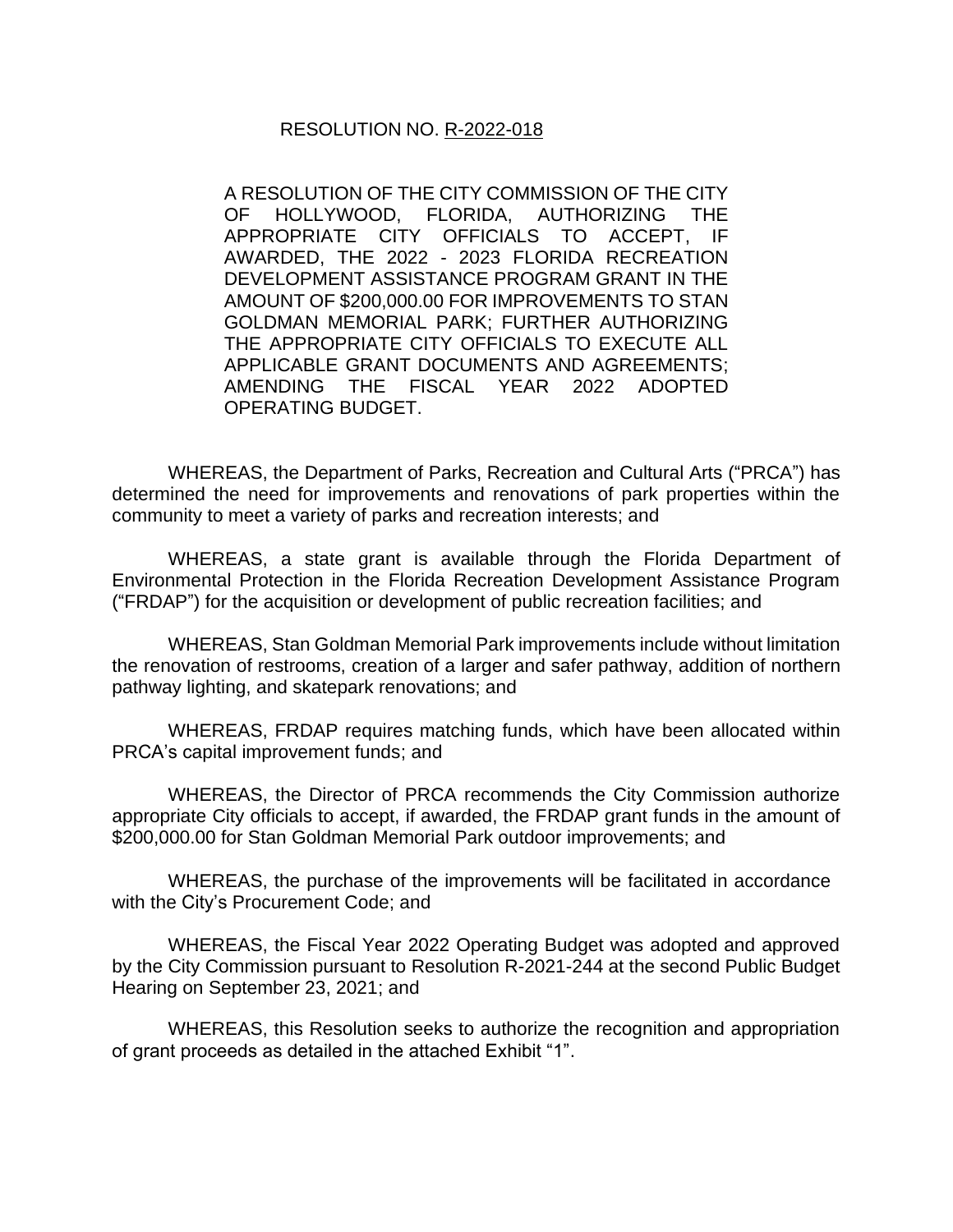NOW, THEREFORE, BE IT RESOLVED BY THE CITY COMMISSION OF THE CITY OF HOLLYWOOD, FLORIDA:

Section 1: That the foregoing "WHEREAS" clauses are ratified and confirmed as being true and correct and are incorporated in this Resolution.

Section 2: That it approves and authorizes the appropriate City officials to accept the grant for improvements to Stan Goldman Memorial Park, if awarded.

Section 3: That the City Manager is authorized to accept the funds, provided that the City Manager shall have the discretion to refuse the grant in those circumstances where he determines it is in the best interest of the City to do so, in which case he shall advise the City Commission of his intention to refuse the grant.

Section 4: That upon the 2022 - 2023 Florida Recreation Development Assistance Program Grant being awarded to the City and the City Manager accepting the award, appropriate City officials are authorized to execute all applicable grant documents and agreements in a form acceptable to the City Manager and approved as to form and legal sufficiency by the City Attorney.

Section 5: That these Amendments to the Operating Budget of the City of Hollywood for the Fiscal Year beginning October 1, 2021 relating to the Parks, Recreation and Cultural Arts as set forth in detail in the attached Exhibit "1" are adopted and authorized as Amendments to the Operating Budget of the City of Hollywood for FY 2022.

Section 6: That the Department of Financial Services is authorized to establish such line item accounts as may be necessary to properly monitor and track the appropriations.

Section 7: That this Resolution shall be in full force and effect as immediately upon its passage and adoption.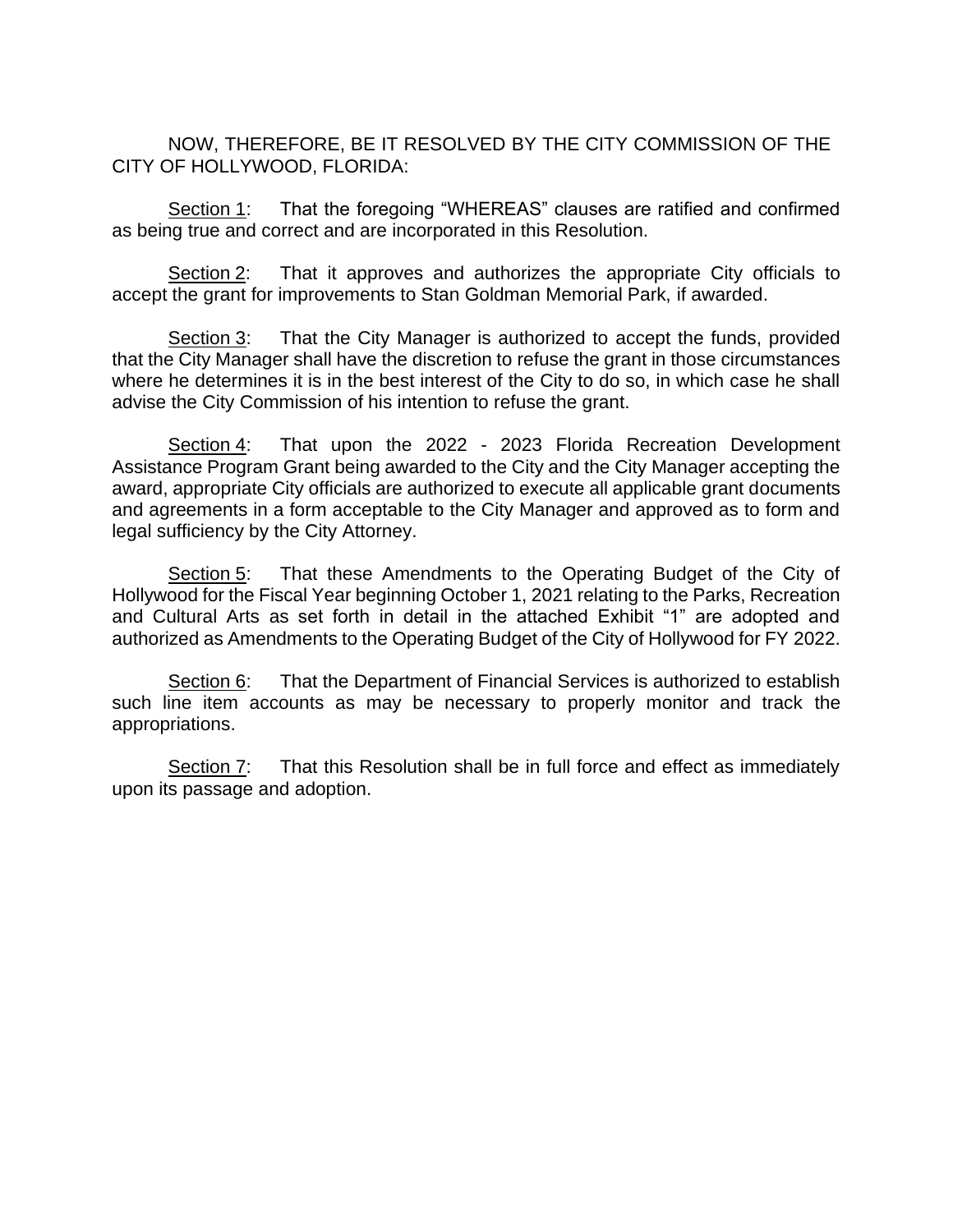A RESOLUTION OF THE CITY COMMISSION OF THE CITY OF HOLLYWOOD, FLORIDA, AUTHORIZING THE APPROPRIATE CITY OFFICIALS TO ACCEPT, IF AWARDED, THE 2022 - 2023 FLORIDA RECREATION DEVELOPMENT ASSISTANCE PROGRAM GRANT.

PASSED AND ADOPTED this 19th day of January, 2022.

JOSH LEVY, MAYOR

ATTEST:

PATRICIA A. CERNY, MMC CITY CLERK

APPROVED AS TO FORM AND LEGAL SUFFICIENCY for the use and reliance of the City of Hollywood, Florida, only.

DOUGLAS R. GONZALES CITY ATTORNEY